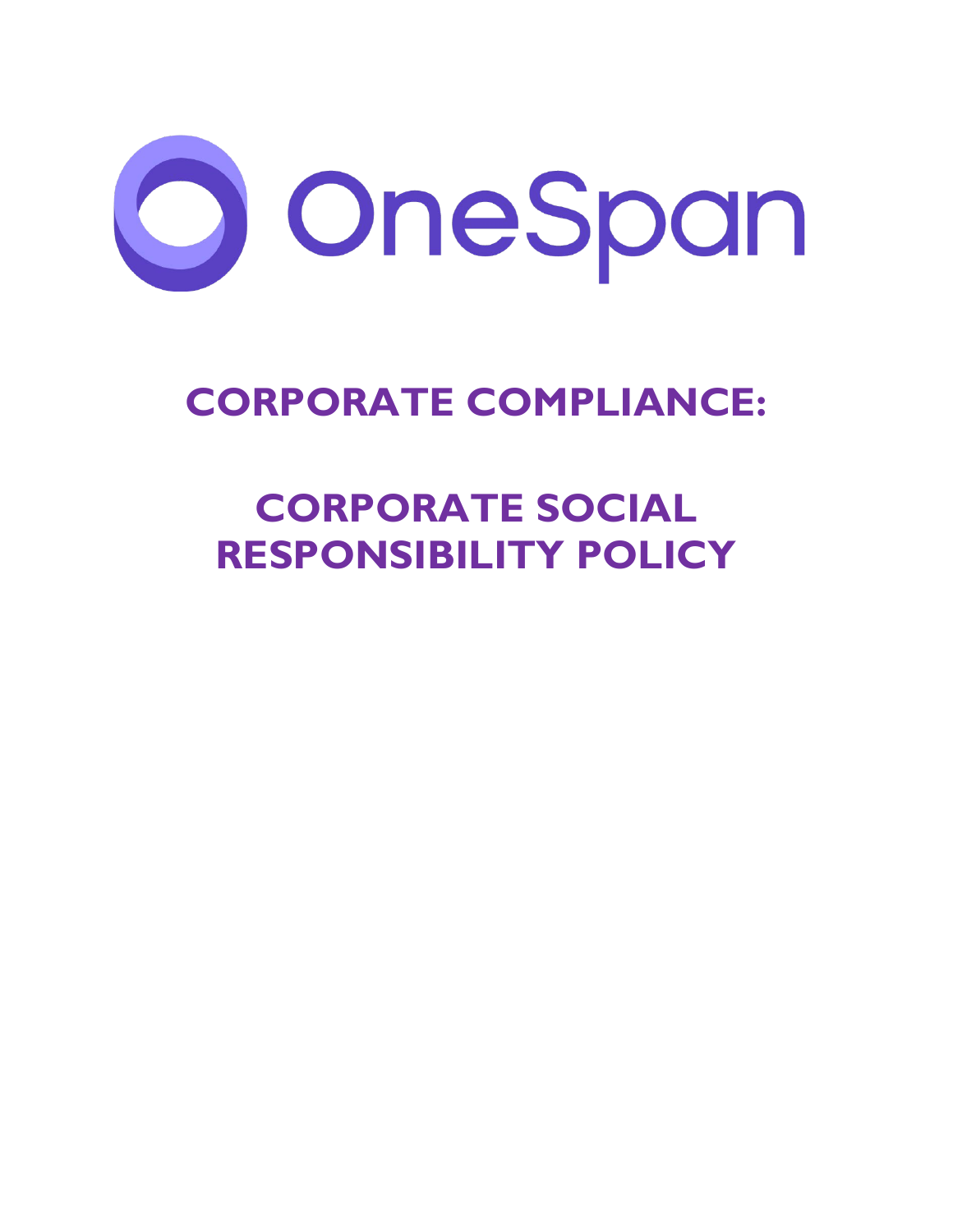| <b>Document Information</b> |                                                                            |                          |  |  |
|-----------------------------|----------------------------------------------------------------------------|--------------------------|--|--|
| <b>Title</b>                | <b>Corporate Social Responsibility Policy</b>                              | <b>Version:</b>          |  |  |
| Owner                       | <b>Chief Compliance Officer</b>                                            |                          |  |  |
| Purpose                     | Provide an overview of OneSpan approach to corporate social responsibility |                          |  |  |
| <b>Status</b>               | Approved                                                                   | Last reviewed: June 2019 |  |  |
| Approved by                 | <b>Chief Compliance Officer</b>                                            | Date: January 2021       |  |  |
|                             |                                                                            |                          |  |  |
|                             |                                                                            |                          |  |  |
| Copyright                   | © 2021 OneSpan, Inc. All rights reserved.                                  |                          |  |  |
| Usage                       | This document is confidential and for internal use only.                   |                          |  |  |

| Version | <b>Date</b>  | <b>Author</b> | <b>Description</b>                                                                              |
|---------|--------------|---------------|-------------------------------------------------------------------------------------------------|
| 0.1     | January 2021 | MJ Capodanno  | Policy created to Provide an overview of OneSpan<br>approach to corporate social responsibility |
|         |              |               |                                                                                                 |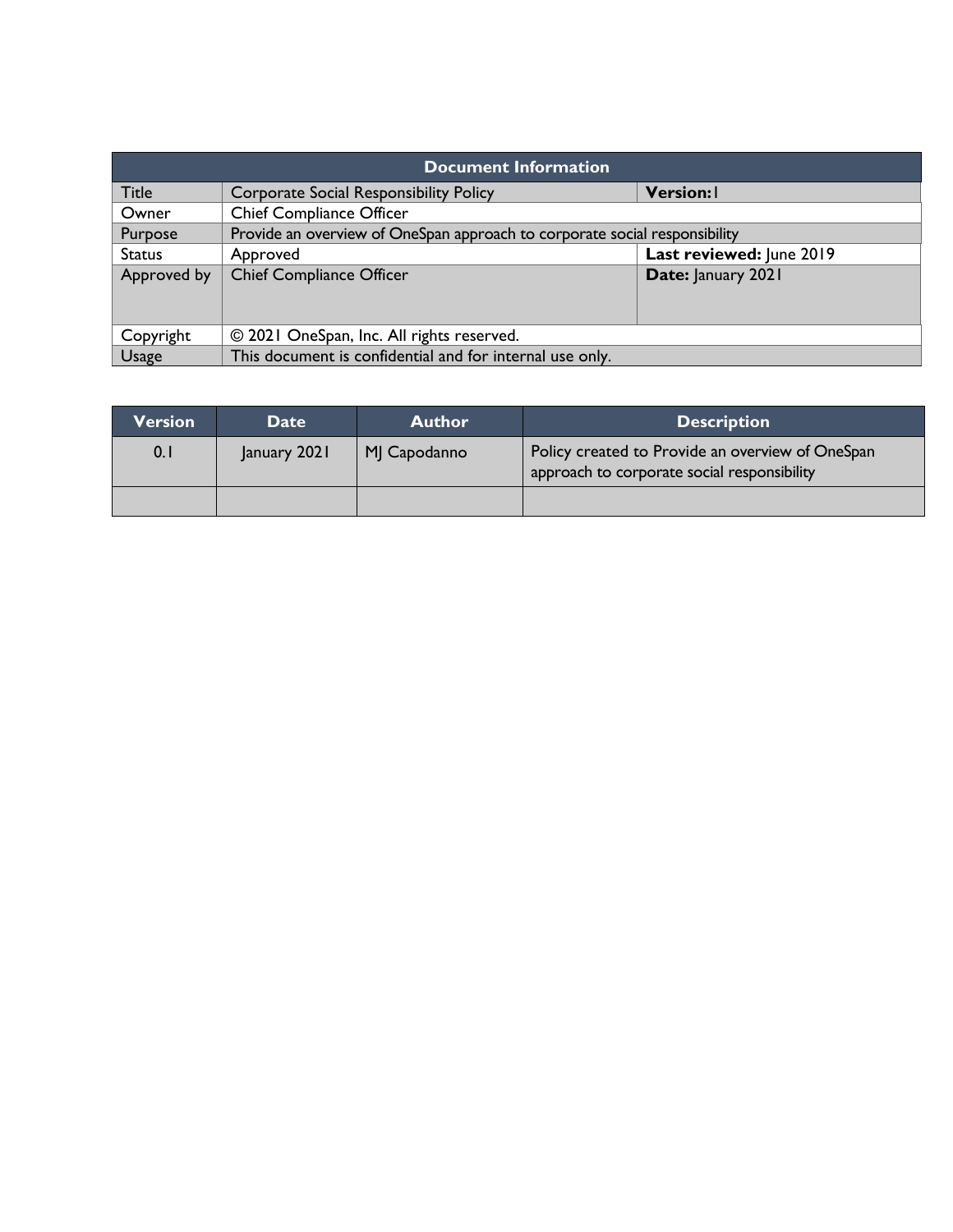#### **1. INTRODUCTION**

OneSpan's security and e-signature solutions protect people, devices, transactions and digital identities from fraud. In doing so, OneSpan brings trust to people's digital life and has been chosen by thousands of customers as a leading supplier. As a trusted partner, OneSpan has created this Corporate Social Responsibility Policy to reflect our commitment to promote honest and ethical conduct in our interactions with customers, shareholders and our employees. This Policy is a summary of more extensive OneSpan policies and other areas that are referenced in OneSpan's Code of Conduct. OneSpan implements these policies to the extent feasible, taking into consideration the market, needs of OneSpan, needs of the customers, community expectations and other relevant factors. This policy will be updated from time to time to reflect changes in our business practices.

#### **2. HUMAN CAPITAL MANAGEMENT AND HUMAN RIGHTS**

As a global employer, OneSpan strives to build trust, deliver mutual advantage, and demonstrate respect for human dignity and rights in all relationships OneSpan enters into, including respect for cultures, customs, and values of individuals and groups. In addition to providing a healthy and safe work environment by complying with applicable laws in the jurisdictions where we operate, OneSpan fosters a dynamic and engaged workforce through the adoption of certain workplace tenets, specifically the values of collaboration, accountability, transparency and speed as well as respect for human rights.

As a global company the employees experience can benefit from interaction with colleagues of different cultures, experiences and viewpoints. To foster an inclusive environment OneSpan continually seeks to diversify its recruitment approaches and focus on diversity, equality and inclusion in its workplace. Employees are encouraged to engage in employee initiated and company sponsored events and onsite amenities in various OneSpan locations.

OneSpan is committed to upholding and respecting the human rights of all people and complying with all legal requirements thereto. OneSpan upholds the values described in th[e Universal Declaration of Human](https://www.un.org/en/universal-declaration-human-rights/)  [Rights,](https://www.un.org/en/universal-declaration-human-rights/) [Eight Core Labour Conventions](https://libguides.ilo.org/c.php?g=657806&p=4649148) developed by the International Labour Organization ("ILO"), and the [UN Guiding Principles on Business and Human Rights](https://www.ohchr.org/documents/publications/guidingprinciplesbusinesshr_en.pdf) (the Guiding Principles) and the [OECH](https://www.oecd.org/corporate/mne/)  [Guidelines for Multinational Enterprises.](https://www.oecd.org/corporate/mne/)

To support the described tenets, we have implemented a Global Anti-Harassment & Anti-Discrimination Policy, Diversity, Equality and Inclusion Policy, Human Rights Policy, Anti-Slavery and Human Traffic Policy with appropriate grievance mechanisms for employees to report any concerns. Additionally, in certain countries, OneSpan collaborates with a workers council or union to ensure employees concerns, on a wide array of subjects, are addressed.

#### **3. COMMUNITY INVOLVEMENT**

In the communities in which it operates, OneSpan seeks to encourage and promote collaborative, consultative, and partnership approaches in community programs. OneSpan ACTS is OneSpan's program to encourage employee participation in their community and provide charitable giving to employee nominated non-profit organizations. On an annual basis employee nominations are solicited globally for charitable giving that aligns with OneSpan ACTS Giving Pillar from the OneSpan ACTS fund. The employee OneSpan ACTS committee reviews all nominations and selects several charitable